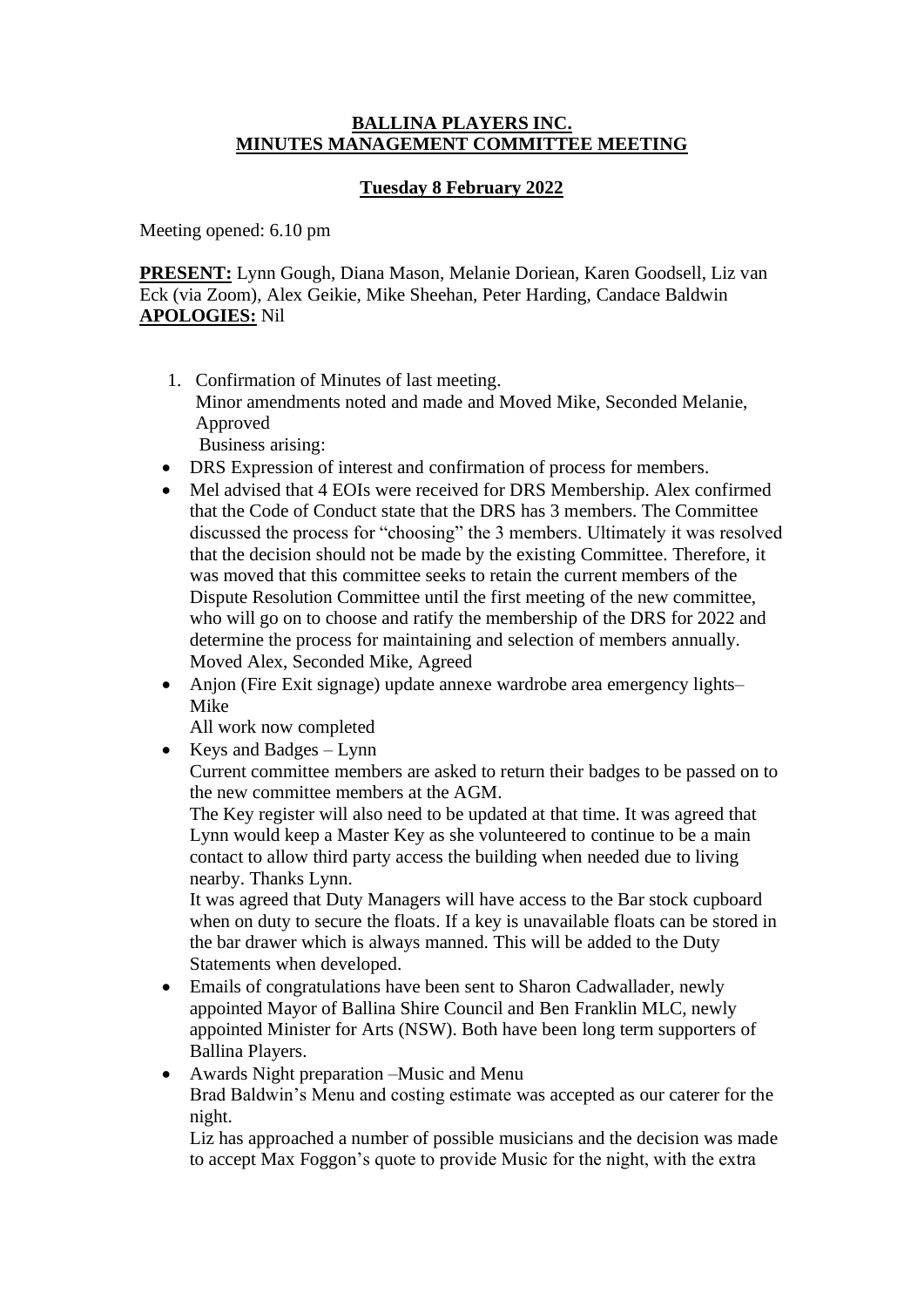addition of Liam Gatt to join in some of the songs. Max will provide a variety of genres of music.

Ticketing will be done through Try Booking and Mike will send out an email with information and members who can't access Trybooking can contact Karen for assistance. The tickets will be \$15 which will include one free drink. Ticketing will close on 28 February to allow us to finalise numbers for catering purposes. It will not be a sit-down meal but a variety of finger food. A discussion was held on the theme or dress code and it was finally decided that the attire is to be "Dress to impress" which everyone can interpret their own way.

## • Play submissions for August – September 2022

We received 2 proposals. One from Liz for "Play On" a comedy and one from Jacquie McCalman for "I love you. You're perfect. Now change" a musical. Liz let the committee know that she was willing to move her proposal to the March-April 2023 timeslot and this factored into the committee's discussion. It was ultimately decided to accept Jacquie's proposal as it had a very minimal set and a small cast (4) so would be suitable to fit into this timeslot and to meet renewed Covid-19 restrictions should they occur. We are being more flexible in these Covid times and feel it is important to offer what we hope will work well in a particular time slot whether play or musical. It was also noted that this decision would fill the remaining 2022/2023 scheduling slot which presents the upcoming General Meeting and Annual General Meeting and subsequent Committee with a full schedule.

It was decided that "I love you. You're perfect. Now change" would fille the September slots between 26 August and 11 September and that Jacquie would now be asked to finalise the Production Crew.

2. Treasurer's Report:

Karen presented her reports which will be available in the Member's section of the website. The current balance is \$127,257.27. Karen also presented the Profit and loss for Carols by StageLight and noted that despite reduced ticket prices it made a good profit and suggested it could be considered again for this year. Moved Karen, Seconded Lynn. Approved

- 3. New Members: Brad Baldwin membership nomination was approved.
- 4. Publicity Report Liz has gathered three quotes for radio advertising which will be very useful for consideration for future productions. Facebook responses have been steady and a good response to post about Sue Belsham being jointly awarded the Arts and Cultural Award at the Ballina Australia Day awards. Liz also wrote a very good piece for the latest Ballina Wave magazine promoting Ballina Players.

Liz also negotiating on a quote for a promo video with a general theme of promoting Ballina Players theatre.

#### 5. Policy and Procedures Subcommittee – Alex

Alex is working on an interview format and process to gather feedback from experienced members to inform the development of the statements of the roles and responsibilities of all key roles in Ballina Players. He is also renewing contact with the School outreach and work experience program now schools have reopened.

Alex proposed a motion to communicate Ballina Players' Core Values of Respect, Responsibility and Co-operation at the next General meeting. Seconded Mel. Agreed